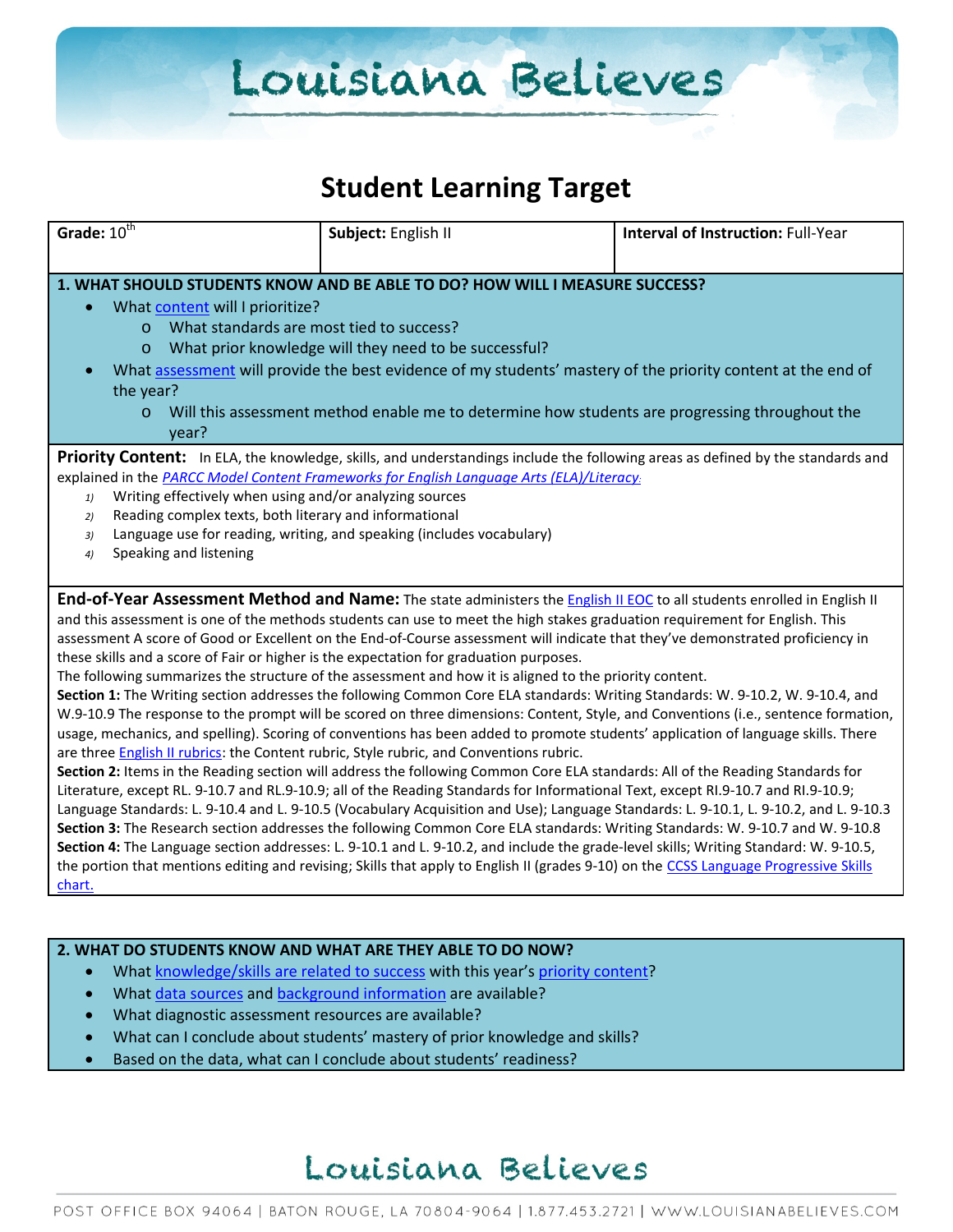#### **2. WHAT DO STUDENTS KNOW AND WHAT ARE THEY ABLE TO DO NOW?**

- Wha[t knowledge/skills are related to success](http://www.louisianabelieves.com/academics/2014-2015-curricular-package) with this year's [priority content?](http://www.louisianabelieves.com/resources/classroom-support-toolbox/teacher-support-toolbox/standards)
- Wha[t data sources](http://www.louisianabelieves.com/resources/classroom-support-toolbox/teacher-support-toolbox/student-achievement-results) and [background information](http://www.louisianabelieves.com/resources/library/data-center) are available?
- What diagnostic assessment resources are available?
- What can I conclude about students' mastery of prior knowledge and skills?
- Based on the data, what can I conclude about students' readiness?

The most recent set of assessment data on file for this class of 22 students includes the  $8^{th}$  grade ELA LEAP scores (taken spring 2013) and 9<sup>th</sup> grade EXPLORE (taken in 2014). I chose to look at the performance levels (Unsat, AB, Basic, Mastery, Adv) of my students LEAP scores. I also used the 9<sup>th</sup> grade EXPLORE [English](http://www.act.org/standard/planact/english/index.html) and [Reading](http://www.act.org/standard/planact/reading/index.html) scores to determine college readiness as defined by th[e College Readiness Benchmark Scores](http://www.act.org/solutions/college-career-readiness/college-readiness-benchmarks/) identified by ACT. I also administered a diagnostic assessment composed of items from th[e English II EOC Released Sample Items.](http://www.louisianabelieves.com/resources/library/assessment-guidance-2013-2014) The following is a table of each student's score set.

| <b>Student</b>          | 8 <sup>th</sup> LEAP | <b>EXPLORE</b><br>English-<br>CR? | <b>EXPLORE</b><br>Reading-<br>CR? | Diagnostic %<br>correct | <b>Student</b> | $8^{\text{th}}$ LEAP | <b>EXPLORE</b><br>English-<br>CR? | <b>EXPLORE</b><br>Reading-<br>CR? | Diagnostic %<br>correct |
|-------------------------|----------------------|-----------------------------------|-----------------------------------|-------------------------|----------------|----------------------|-----------------------------------|-----------------------------------|-------------------------|
| $\mathbf{1}$            | Unsat                | <b>NO</b>                         | <b>NO</b>                         | 30%                     | 12             | <b>Basic</b>         | <b>NO</b>                         | <b>NO</b>                         | 60%                     |
| $\overline{2}$          | <b>AB</b>            | <b>NO</b>                         | <b>NO</b>                         | 48%                     | 13             | <b>Basic</b>         | <b>NO</b>                         | <b>NO</b>                         | 67%                     |
| 3                       | AB                   | <b>NO</b>                         | <b>NO</b>                         | 42%                     | 14             | Mastery              | YES                               | YES                               | 86%                     |
| $\overline{\mathbf{4}}$ | Unsat                | <b>NO</b>                         | <b>NO</b>                         | 25%                     | 15             | Mastery              | <b>YES</b>                        | <b>YES</b>                        | 88%                     |
| 5                       | <b>Basic</b>         | <b>YES</b>                        | <b>NO</b>                         | 60%                     | 16             | <b>Basic</b>         | <b>YES</b>                        | <b>YES</b>                        | 72%                     |
| $\boldsymbol{6}$        | Basic                | <b>YES</b>                        | <b>NO</b>                         | 65%                     | 17             | <b>Basic</b>         | <b>YES</b>                        | <b>YES</b>                        | 75%                     |
| $\overline{\mathbf{z}}$ | <b>Basic</b>         | <b>NO</b>                         | <b>NO</b>                         | 68%                     | 18             | <b>AB</b>            | <b>NO</b>                         | <b>NO</b>                         | 52%                     |
| ${\bf 8}$               | Mastery              | <b>YES</b>                        | <b>YES</b>                        | 89%                     | 19             | <b>Basic</b>         | <b>YES</b>                        | <b>NO</b>                         | 77%                     |
| 9                       | Mastery              | <b>YES</b>                        | <b>YES</b>                        | 90%                     | 20             | Mastery              | <b>YES</b>                        | <b>YES</b>                        | 81%                     |
| 10                      | <b>Basic</b>         | <b>YES</b>                        | <b>YES</b>                        | 72%                     | 21             | <b>Basic</b>         | <b>YES</b>                        | <b>YES</b>                        | 79%                     |
| 11                      | Basic                | <b>YES</b>                        | <b>YES</b>                        | 73%                     | 22             | <b>Basic</b>         | <b>NO</b>                         | <b>NO</b>                         | 72%                     |

### Louisiana Believes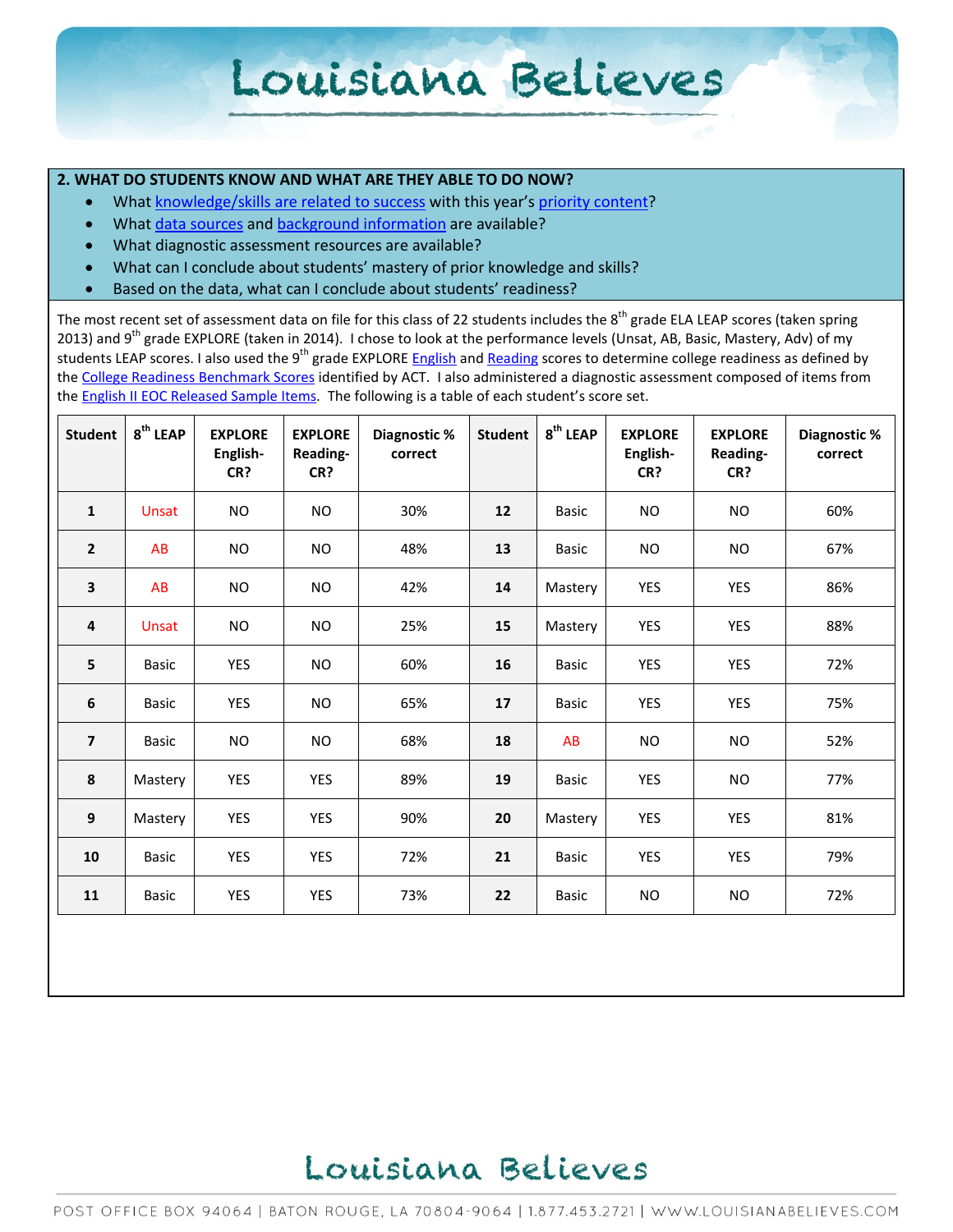#### **3. IS THERE A GROUP OF STUDENTS ON WHICH I SHOULD FOCUS THIS LEARNING TARGET?**

- Have I set learning targets for all of my students?
- Which subgroups in my school population need additional support to achieve success?
- Which students will need additional support to achieve success?

**Population:** This SLT is set for all 22 students enrolled in the one section of English II that I teach.

**Identified Population:** Students who will need additional support are the 12 students who are identified as not college ready in English and/or Reading. If 6-8 of these students score Good or Excellent on the EOC, I will consider this considerable impact and if 9 or more of these students score excellent, I will consider this outstanding impact.

Another SLT will be based on my 4 sections of English III.

#### **STUDENT LEARNING TARGET:**

• What level of performance on the end-of-year assessment from Step 1 do I expect the identified student population to achieve?

All 22 students will score Fair or above on English II EOC AND at least 16 of the 22 students will score Good or Excellent.

#### **SCORING PLAN:**

- How will you measure your students' success?
- Based on students' baseline data, what is the minimum level of performance I expect from the identified students?
- Based on students' baseline data, how many students can reasonably be expected to meet or exceed the expected level of performance?

| <b>Insufficient Attainment of Target</b><br>(1 point):<br>The teacher has demonstrated an<br>insufficient impact on student<br>learning by falling far short of the<br>target. | <b>Partial Attainment of Target</b><br>(2 points):<br>The teacher has demonstrated<br>some impact on student learning,<br>but did not meet the target. | <b>Full Attainment of Target</b><br>(3 points):<br>The teacher has demonstrated a<br>considerable impact on student<br>learning by meeting the target. | <b>Exceptional Attainment of Target</b><br>$(4$ points):<br>The teacher has demonstrated an<br>outstanding impact on student<br>learning by surpassing the target<br>by a meaningful margin. |
|--------------------------------------------------------------------------------------------------------------------------------------------------------------------------------|--------------------------------------------------------------------------------------------------------------------------------------------------------|--------------------------------------------------------------------------------------------------------------------------------------------------------|----------------------------------------------------------------------------------------------------------------------------------------------------------------------------------------------|
| <b>Achievement range:</b><br>Less than 19 students score<br>least Fair or above                                                                                                | <b>Achievement range:</b><br>19-21 students score at least<br>Fair or above                                                                            | <b>Achievement range:</b><br>22 students score Fair or<br>above AND 16-18 of these<br>students score Good or<br>Excellent                              | <b>Achievement range:</b><br>22 student score Fair or above<br><b>AND 19 or more students</b><br>score Good or Excellent                                                                     |

#### **4. HOW WILL I MONITOR PROGRESS?**

- When will I monitor students' developing mastery of the priority content?
- Wha[t curricular resources](http://www.louisianabelieves.com/resources/library/year-long-scope-sequence) and [assessment methods](http://www.louisianabelieves.com/resources/classroom-support-toolbox/teacher-support-toolbox/end-of-year-assessments) will I use to determine students' mastery of the priority content on an on-going basis?
	- o Are these assessment methods aligned with the end-of-year assessment identified in Step 1?

### Louisiana Believes